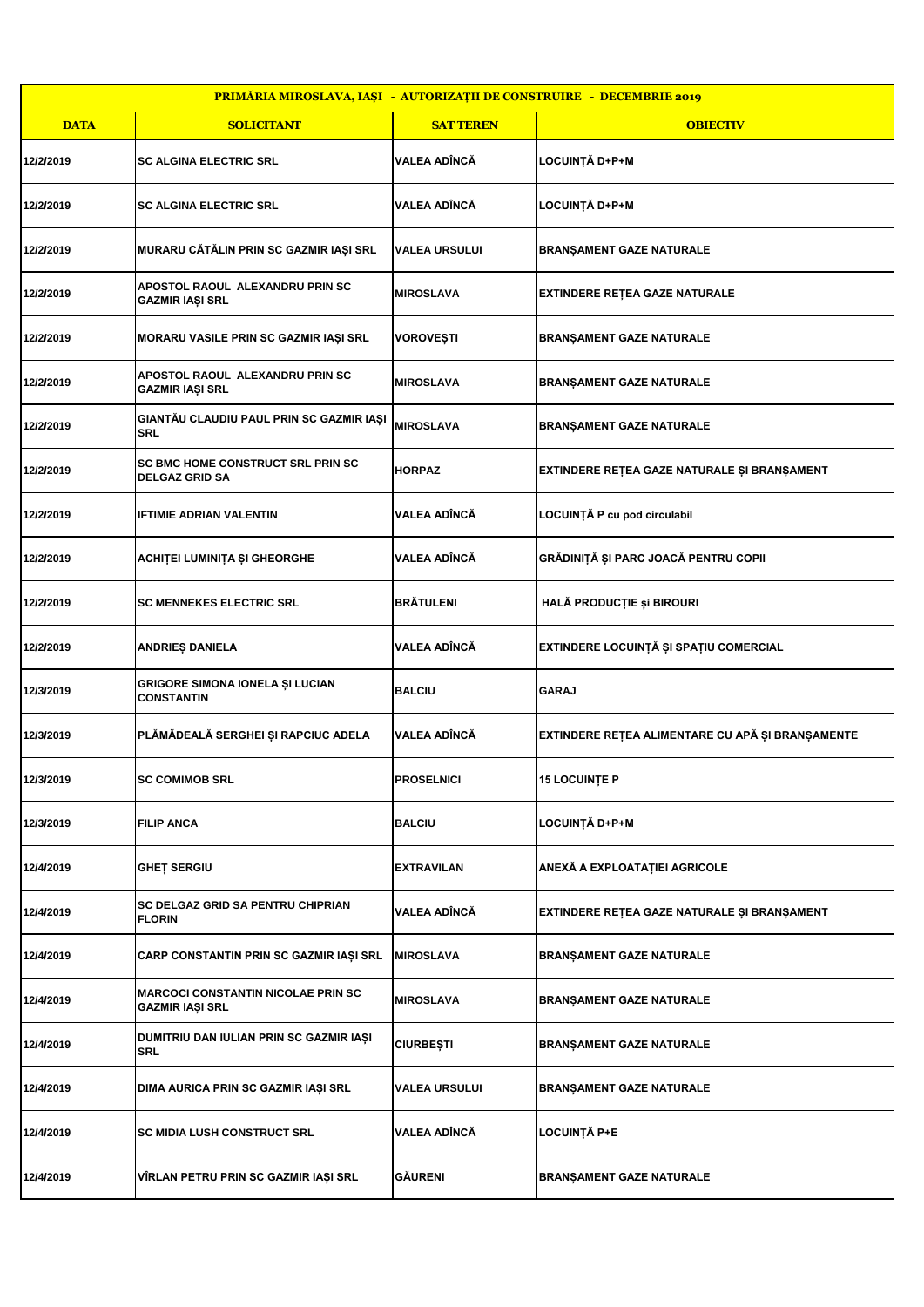| 12/4/2019 | <b>SIPOTEANU BOGDAN</b>                                    | <b>VALEA URSULUI</b> | <b>CASĂ VACANȚĂ P</b>                              |
|-----------|------------------------------------------------------------|----------------------|----------------------------------------------------|
| 12/4/2019 | SCUTARU VALERIU PRIN SC GAZMIR IAȘI SRL                    | <b>GÄURENI</b>       | <b>BRANŞAMENT GAZE NATURALE</b>                    |
| 12/4/2019 | VELEȘCU LAURA ȘI IOAN                                      | GÅURENI              | <b>LOCUINȚĂ P+M</b>                                |
| 12/4/2019 | RUSU MIHAI ȘI RALUCA                                       | MIROSLAVA            | LOCUINȚĂ P+E                                       |
| 12/5/2019 | <b>SC DELGAZ GRID SA PENTRU AMARIEI</b><br><b>GABRIELA</b> | VALEA ADÎNCĂ         | ALIMENTARE CU ENERGIE ELECTRICĂ LOCUINȚĂ COLECTIVĂ |
| 12/5/2019 | <b>COJOCARIU LIVIU</b>                                     | <b>PROSELNICI</b>    | <b>LOCUINȚĂ P+M</b>                                |
| 12/5/2019 | DUMITRU CRISTIAN ȘI ELENA LUMINIȚA                         | VOROVEȘTI            | LOCUINȚĂ P+M                                       |
| 12/6/2019 | GAVRILAȘ CONSTANTIN PRIN SC GAZMIR IAȘI<br><b>SRL</b>      | <b>MIROSLAVA</b>     | <b>BRANŞAMENT GAZE NATURALE</b>                    |
| 12/6/2019 | HORDILĂ MARIANA PRIN SC GAZMIR IAȘI SRL                    | <b>GÄURENI</b>       | BRANȘAMENT GAZE NATURALE                           |
| 12/6/2019 | MOVILĂ IULIAN PRIN SC GAZMIR IAȘI SRL                      | <b>MIROSLAVA</b>     | <b>BRANŞAMENT GAZE NATURALE</b>                    |
| 12/6/2019 | APETROAIEI PETRICĂ LIVIU PRIN SC GAZMIR<br><b>IAȘI SRL</b> | GÅURENI              | BRANȘAMENT GAZE NATURALE                           |
| 12/6/2019 | TIBUC DANIELA PRIN SC GAZMIR IAȘI SRL                      | <b>MIROSLAVA</b>     | <b>BRANŞAMENT GAZE NATURALE</b>                    |
| 12/6/2019 | ŞOVEA IONEL ŞI MARIANA                                     | <b>PROSELNICI</b>    | <b>LOCUINȚĂ P</b>                                  |
| 12/6/2019 | SÎRGHI FLORIN CONSTANTIN ȘI IONELA                         | <b>PROSELNICI</b>    | ANEXĂ GOSPODĂREASCĂ                                |
| 12/6/2019 | TĂBĂCARU MIHAIL                                            | VALEA URSULUI        | <b>LOCUINȚĂ P+E</b>                                |
| 12/9/2019 | <b>STEFAN NICOLAE CIPRIAN</b>                              | VALEA ADÎNCĂ         | LOCUINȚĂ DUPLEX P+E                                |
| 12/9/2019 | DUDĂU VLĂDUȚ ALIN                                          | <b>VOROVEȘTI</b>     | <b>LOCUINȚĂ P</b>                                  |
| 12/9/2019 | DUDĂU VLĂDUȚ ALIN                                          | <b>VOROVEȘTI</b>     | <b>LOCUINȚĂ P</b>                                  |
| 12/9/2019 | DUDĂU VLĂDUȚ ALIN                                          | <b>VOROVEȘTI</b>     | <b>LOCUINȚĂ P</b>                                  |
| 12/9/2019 | DUDĂU VLĂDUȚ ALIN                                          | <b>VOROVEȘTI</b>     | <b>LOCUINȚĂ P</b>                                  |
| 12/9/2019 | DUDĂU VLĂDUȚ ALIN                                          | VOROVEȘTI            | <b>LOCUINȚĂ P</b>                                  |
| 12/9/2019 | DUDĂU VLĂDUȚ ALIN                                          | VOROVEȘTI            | <b>LOCUINȚĂ P</b>                                  |
| 12/9/2019 | ANTONICĂ BERNARD ȘI STOLERU ALENA<br><b>CLAUDIA</b>        | <b>HORPAZ</b>        | LOCUINȚĂ P ȘI GARAJ                                |
| 12/9/2019 | STOLERU OVIDIU ȘI LILIANA                                  | <b>MIROSLAVA</b>     | <b>AMPLASARE CONTAINERE DE TIP BIROU TEMPORAR</b>  |
| 12/9/2019 | TIBUC DANIELA PRIN SC APOPI&BLUMEN SRL                     | <b>MIROSLAVA</b>     | EXTINDERE REȘEA GAZE NATURALE                      |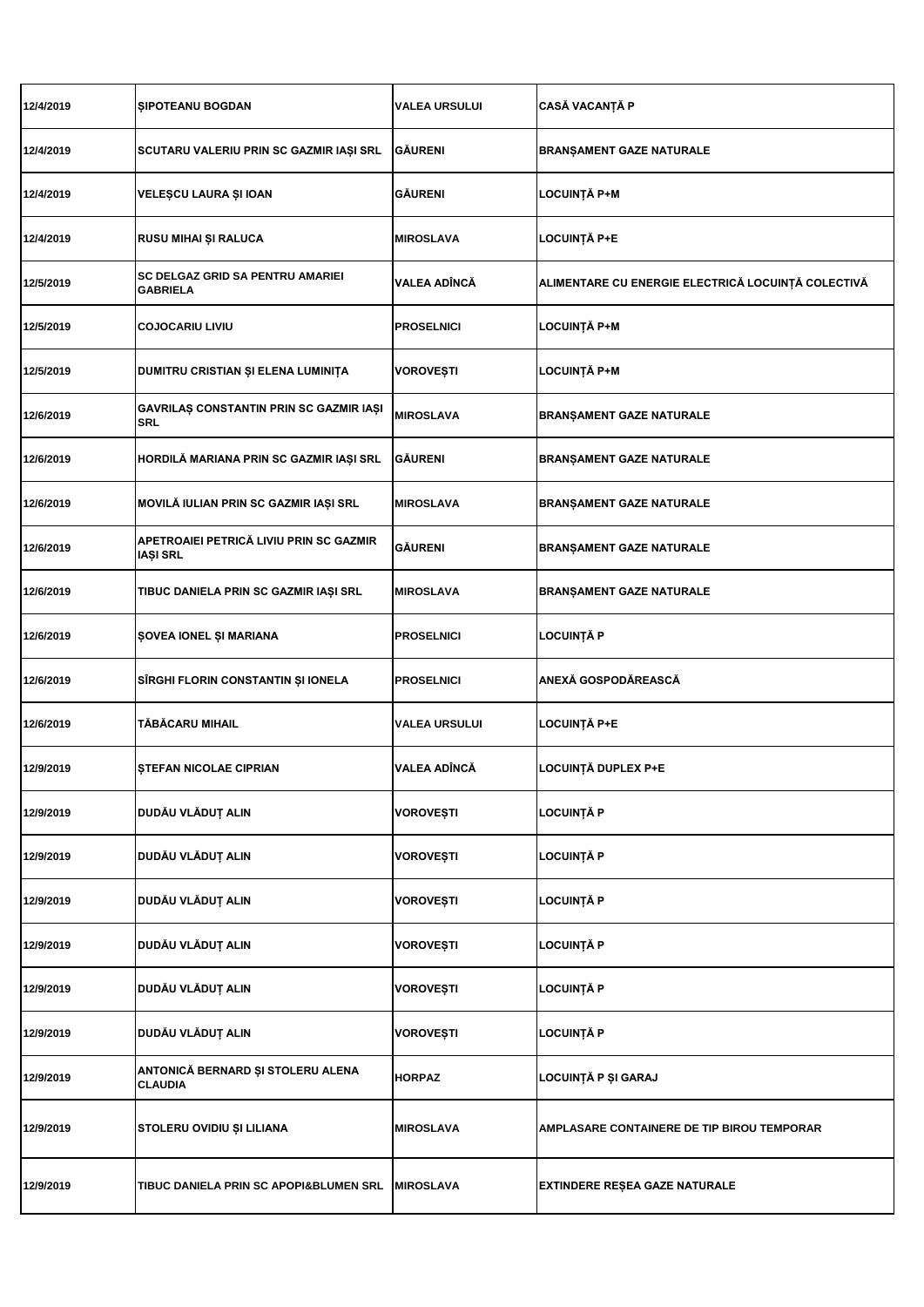| 12/9/2019  | MOVILĂ IULIAN PRIN SC APOPI& BLUMEN SRL                          | <b>MIROSLAVA</b>     | EXTINDRE REȚEA GAZE NATURALE ȘI BRANȘAMENT              |
|------------|------------------------------------------------------------------|----------------------|---------------------------------------------------------|
| 12/9/2019  | <b>JUNCU ALEXANDRU</b>                                           | <b>VALEA URSULUI</b> | LOCUINȚĂ P+E                                            |
| 12/9/2019  | DOBOȘ VIOREL                                                     | VOROVEȘTI            | LOCUINȚĂ P                                              |
| 12/9/2019  | ADUMITROAEI CONSTANTIN și CLAUDIA                                | <b>PROSELNICI</b>    | LOCUINȚĂ P                                              |
| 12/9/2019  | ADUMITROAEI CONSTANTIN și CLAUDIA                                | <b>PROSELNICI</b>    | LOCUINȚĂ P                                              |
| 12/10/2019 | ADUMITROAEI CONSTANTIN și CLAUDIA                                | <b>PROSELNICI</b>    | LOCUINȚĂ P                                              |
| 12/10/2019 | ADUMITROAEI CONSTANTIN și CLAUDIA                                | <b>PROSELNICI</b>    | LOCUINȚA P                                              |
| 12/10/2019 | ADUMITROAEI CONSTANTIN și CLAUDIA                                | <b>PROSELNICI</b>    | LOCUINȚĂ P                                              |
| 12/10/2019 | ADUMITROAEI CONSTANTIN și CLAUDIA                                | <b>PROSELNICI</b>    | LOCUINȚĂ P                                              |
| 12/10/2019 | <b>SC SUN RESIDENCE SRL</b>                                      | VALEA ADÎNCĂ         | LOCUINȚĂ DUPLEX D+P+M                                   |
| 12/10/2019 | <b>BUNGEAC IONEL ȘI TEODORESCU VICA</b>                          | CORNEȘTI             | <b>LOCUINȚĂ P</b>                                       |
| 12/10/2019 | CHIRIAC FLORIN ȘI CHIRIAC LUCREȚIA                               | VOROVEȘTI            | <b>DEMOLARE PARȚIALĂ C1, DEMOLARE C2</b>                |
| 12/10/2019 | CIOHODARU VIOREL ȘI ANA                                          | HORPAZ               | <b>LOCUINȚĂ P+M</b>                                     |
| 12/10/2019 | CIOHODARU VIOREL ȘI ANA                                          | <b>HORPAZ</b>        | <b>LOCUINȚĂ P+M</b>                                     |
| 12/10/2019 | <b>SC DELGAZ GRID SA PENTRU SC REALIS</b><br><b>IDEEA ST SRL</b> | VALEA ADÎNCĂ         | ALIMENTARE CU ENERGIE ELECTRICĂ LOCUINȚĂ COLECTIVE      |
| 12/10/2019 | TURCU MELISA ELENA                                               | VOROVEȘTI            | INTRARE ÎN LEGALITATE LOCUINȚĂ DUPLEX Pcu pod mansardat |
| 12/11/2019 | SC PETRO GRUP SRL PRIN SC GAZMIR IAȘI<br>SRL                     | <b>MIROSLAVA</b>     | <b>BRANŞAMENT GAZE NATURALE</b>                         |
| 12/11/2019 | HURDUBAE OVIDIU ȘI PETRONELA                                     | MIROSLAVA            | LOCUINȚĂ S+P+M                                          |
| 12/11/2019 | PETRICA MIHAI PRIN SC GAZMIR IAȘI SRL                            | <b>CIURBEȘTI</b>     | <b>BRANŞAMENT GAZE NATURALE</b>                         |
| 12/12/2019 | PETRICA FLORENTIN PRIN SC GAZMIR IAȘI SRL CIURBEȘTI              |                      | <b>BRANŞAMENT GAZE NATURALE</b>                         |
| 12/11/2019 | STAIN FEDOROVICI RĂZVAN PRIN SC GAZMIR<br>IAȘI SRL               | VOROVEȘTI            | <b>BRANŞAMENT GAZE NATURALE</b>                         |
| 12/11/2019 | RADU CRISTIAN PRIN SCGAZMIR IAȘI SRL                             | MIROSLAVA            | <b>BRANŞAMENT GAZE NATURALE</b>                         |
| 12/11/2019 | APOSTOL ALIN GHIOCEL PRIN SC GAZMIR IAȘI<br>SRL                  | VOROVEȘTI            | <b>BRANŞAMENT GAZE NATURALE</b>                         |
| 12/11/2019 | SC LOOK AHEAD SRL PRIN SC GAZMIR IAȘI<br>SRL                     | BRÅTULENI            | <b>BRANŞAMENT GAZE NATURALE</b>                         |
| 12/11/2019 | SC PETRO GRUP SRL PRIN SC GAZMIR IAȘI<br>SRL                     | <b>MIROSLAVA</b>     | <b>BRANŞAMENT GAZE NATURALE</b>                         |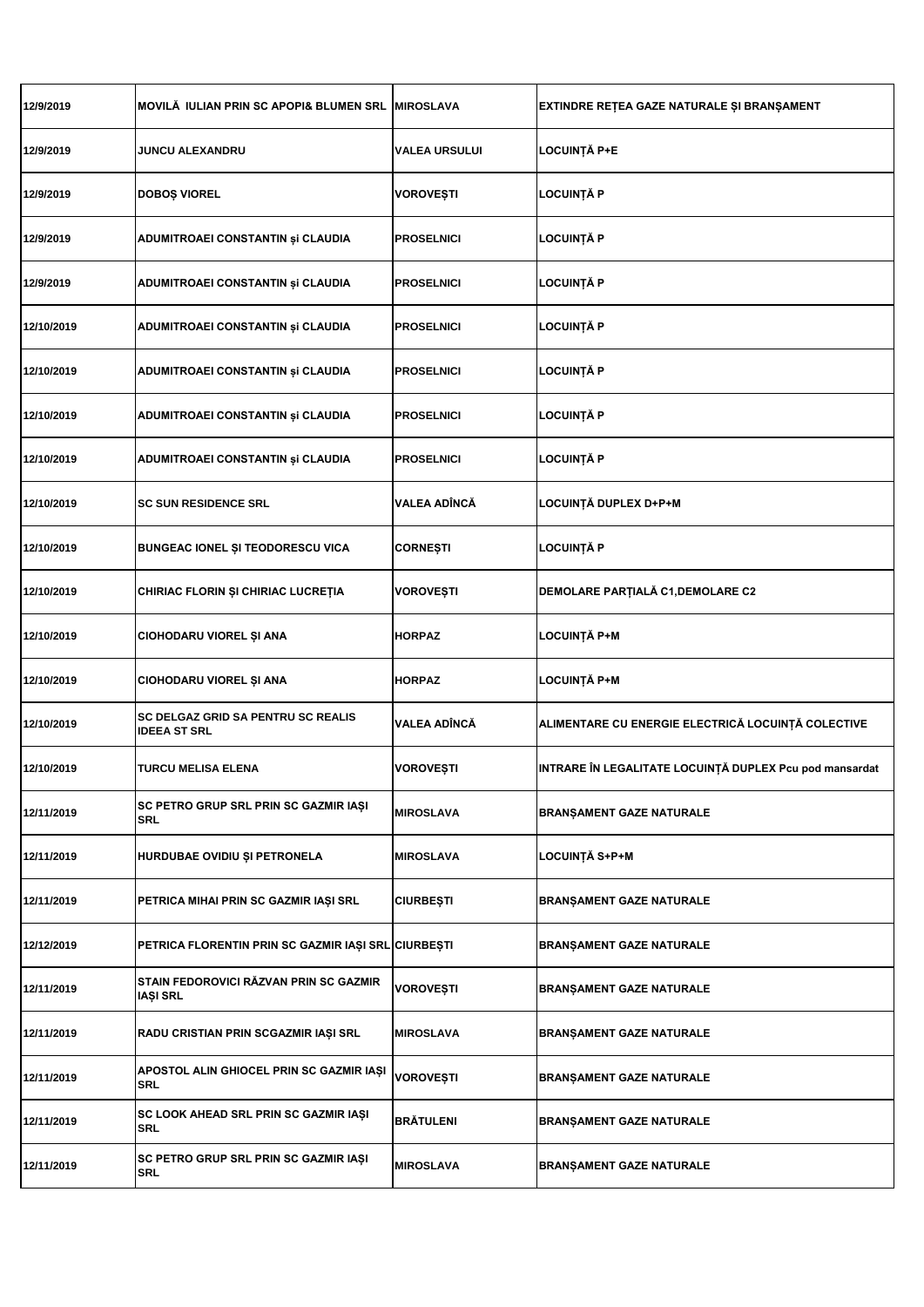| 12/11/2019 | SC PETRO GRUP PRIN SC GAZMIR IAȘI SRL        | <b>MIROSLAVA</b>     | <b>BRANŞAMENT GAZE NATURALE</b>                                                                |
|------------|----------------------------------------------|----------------------|------------------------------------------------------------------------------------------------|
| 12/11/2019 | SC PETRO GRUP PRIN SC GAZMIR IAȘI SRL        | <b>MIROSLAVA</b>     | <b>BRANŞAMENT GAZE NATURALE</b>                                                                |
| 12/11/2019 | SC PETRO GRUP SRL PRIN SC GAZMIR IAȘI<br>SRL | <b>MIROSLAVA</b>     | <b>BRANŞAMENT GAZE NATURALE</b>                                                                |
| 12/11/2019 | IURIA ELENA ROXANA                           | <b>HORPAZ</b>        | <b>BEANȘAMENT ELECTRIC</b>                                                                     |
| 12/11/2019 | <b>CIOBANU BOGDAN ADRIAN</b>                 | <b>GÄURENI</b>       | <b>LOCUINTA P</b>                                                                              |
| 12/11/2019 | GRIGORAȘ ȘTEFAN PRIN SC GAZMIR IAȘI SRL      | <b>PROSELNICI</b>    | <b>BRANŞAMENT GAZE NATURALE</b>                                                                |
| 12/11/2019 | <b>SC EDIL SAL PRIMA SRL</b>                 | <b>HORPAZ</b>        | LOCUINȚĂ DUPLEX P+E                                                                            |
| 12/12/2019 | SC PETRO GRUP SRL PRIN SC GAZMIR IAȘI<br>SRL | <b>MIROSLAVA</b>     | <b>BRANŞAMENT GAZE NATURALE</b>                                                                |
| 12/12/2019 | SC PETRO GRUP SRL PRIN SC GAZMIR IAȘI<br>SRL | <b>MIROSLAVA</b>     | BRANŞAMENT GAZE NATURALE                                                                       |
| 12/12/2019 | FLOREA IULIANA PRIN SC GAZMIR IAȘI SRL       | <b>DANCAS</b>        | <b>BRANŞAMENT GAZE NATURALE</b>                                                                |
| 12/12/2019 | SC PETRO GRUP SRL PRIN SC GAZMIR IAȘI<br>SRL | <b>MIROSLAVA</b>     | BRANŞAMENT GAZE NATURALE                                                                       |
| 12/12/2019 | AGAPE ELENA ȘI MIHAI                         | <b>VALEA URSULUI</b> | <b>GARAJ</b>                                                                                   |
| 12/12/2019 | CHIRIAC FLORIN ȘI CHIRIAC LUCREȚIA           | VOROVEȘTI            | LOCUINȚĂ D+P+M                                                                                 |
| 12/12/2019 | <b>SC DELGAZ GRID SA</b>                     | <b>HORPAZ</b>        | <b>EXTINDERE RETEA ELECTRICA</b>                                                               |
| 12/12/2019 | <b>LUCHIAN IOAN</b>                          | <b>MIROSLAVA</b>     | SCHIMBARE DESTINAȚIE CLĂDIRE C2 DIN GARAJ ÎN SERVICE<br><b>AUTO ȘI EXTINDERE PE ORIZONTALĂ</b> |
| 12/12/2019 | <b>SC CONSTRUCT DIVISION PARTENER SRL</b>    | <b>VALEA URSULUI</b> | LOCUINȚA P cu pod circulabil                                                                   |
| 12/12/2019 | <b>SC CONSTRUCT DIVISION PARTENER SRL</b>    | <b>VALEA URSULUI</b> | LOCUINȚĂ P cu pod circulabil                                                                   |
| 12/13/2019 | ABUZULOAIE IULIAN ȘI GEORGIANA VIVIANA       | <b>CORNESTI</b>      | LOCUINȚĂ P+M                                                                                   |
| 12/13/2019 | <b>AIRINEI ADINA</b>                         | <b>VOROVEȘTI</b>     | <b>LOCUINȚĂ BECI+P+E</b>                                                                       |
| 12/16/2019 | POPOVICI EMIL CRISTIAN ȘI ANA IONELA         | <b>HORPAZ</b>        | <b>AMPLASARE FOIŞOR</b>                                                                        |
| 12/16/2019 | SÎRBU MARIUS PRIN SC GAZMIR IAŞI SRL         | <b>CIURBEȘTI</b>     | <b>BRANŞAMENT GAZE NATURALE</b>                                                                |
| 12/16/2019 | VÄRLAN MIHAI PRIN SC GAZMIR IAȘI SRL         | <b>MIROSLAVA</b>     | <b>BRANŞAMENT GAZE NATURALE</b>                                                                |
| 12/16/2019 | SUCIU VOIRICA PRIN SC GAZMIR IAȘI SRL        | <b>BRÁTULENI</b>     | <b>BRANŞAMENT GAZE NATURALE</b>                                                                |
| 12/16/2019 | GRIGORAȘ ROMICĂ PRIN SC GAZMIR IAȘI SRL      | VOROVEȘTI            | <b>BRANŞAMENT GAZE NATURALE</b>                                                                |
| 12/16/2019 | DUMBRAVĂ VASILE PRIN SC GAZMIR IAȘI SRL      | VALEA URSULUI        | <b>BRANŞAMENT GAZE NATURALE</b>                                                                |